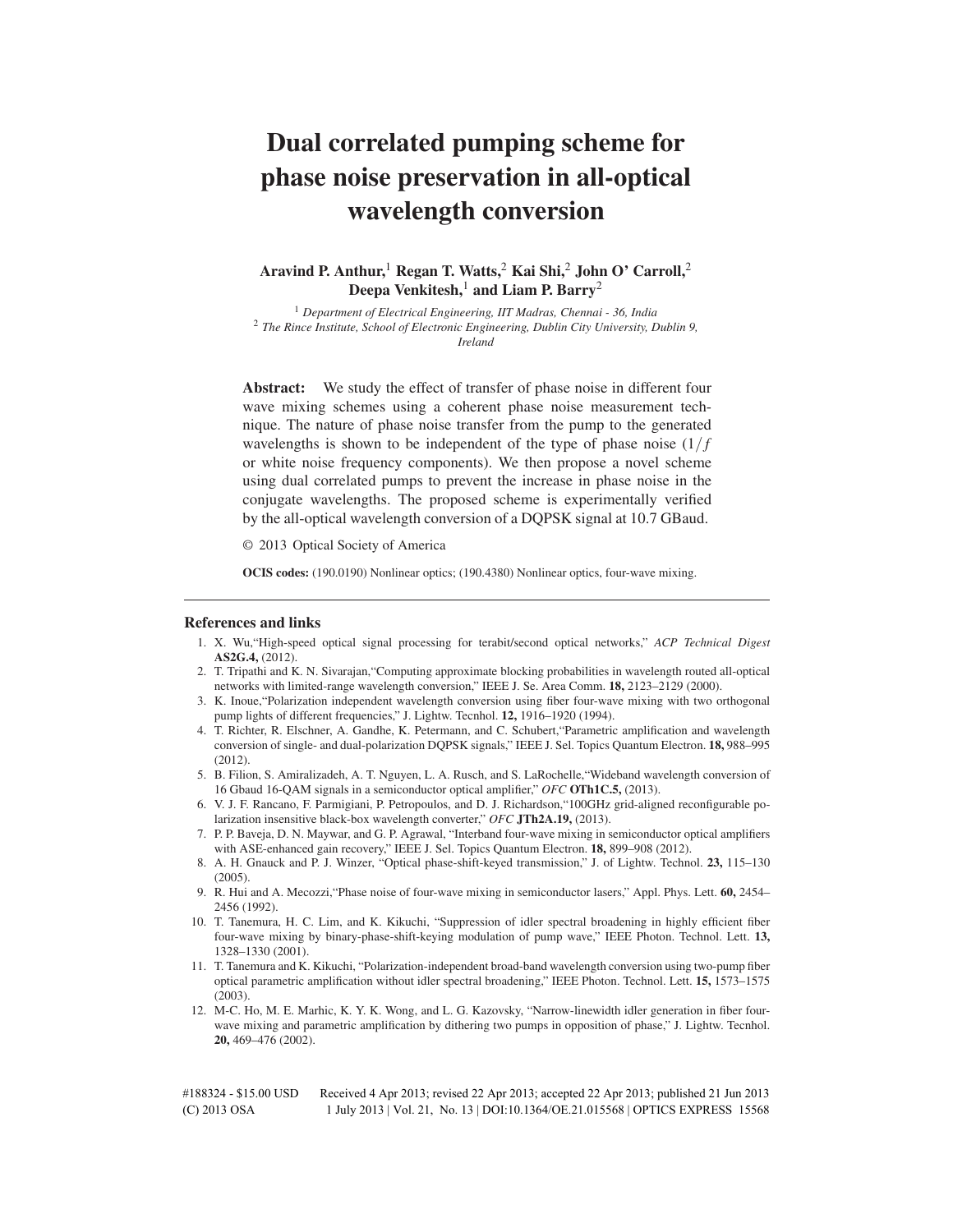- 13. K. K. Y. Wong, M. E. Marhic, and L. G. Kazovsky,"Phase-conjugate pump dithering for high-quality idler generation in a fiber optical parametric amplifier," IEEE Photon. Technol. Lett. **15,** 33–35 (2003).
- 14. S. Yamashita and K. Torii,"Cancellation of spectral spread in highly-efficient optical fibre wavelength converters," Electron. Lett. **36,** 1997–1998 (2000).
- 15. S. Yamashita and M. Tani,"Cancellation of spectral spread in SBS-suppressed fiber wavelength converters using a single phase modulator," IEEE Photon. Technol. Lett. **16,** 2096–2098 (2004).
- 16. K. Torii and S. Yamashita,"Efficiency improvement of optical fiber wavelength converter without spectral spread using synchronous phase/frequency modulations," J. Lightwav. Technol. **21,** 1039–1045 (2003).
- 17. S. Yamashita and M. Shahed,"Optical 2R regeneration using cascaded fiber four-wave mixing with suppressed spectral spread," IEEE Photon. Technol. Lett. **18,** 1064–1066 (2006).
- 18. Z. Tong, A. O. J. Wiberg, E. Myslivets, B. P. P. Kuo, N. Alic, and S. Radic, "Spectral linewidth preservation in parametric frequency combs seeded by dual pumps," Opt. Express **20,** 17610–17619 (2012).
- 19. G. P. Agrawal, *Nonlinear Fiber Optics* Ch. 9 (Academic Press, San Diego, 2001).
- 20. K. O. Hill, D. C. Johnson, B. S. Kawasaki, and R. I. MacDonald, "cw threewave mixing in singlemode optical fibers," J. App. Phys. **49,** 5098–5106 (1978).
- 21. K. Kikuchi, "Characterization of semiconductor-laser phase noise and estimation of bit-error rate performance with low-speed offline digital coherent receivers," Opt. Express **20,** 5291–5302 (2012).
- 22. T. N. Huynh, L. Nguyen, and L. P. Barry,"Delayed self-heterodyne phase noise measurements with coherent phase modulation detection," IEEE Photon. Technol. Lett. **24,** 249–251 (2012).
- 23. L. P. Mercer, "1/f frequency noise effects on self-heterodyne linewidth measurements," J. Lightw. Tecnhol. **9,** 485–493 (1991).
- 24. G. D. Domenico, S. Schilt, L. Tombez, M. C. Stumpf, and P. Thomann, "A simple approach to evaluate the linewidth of a laser from its frequency spectral density," *Proc. 24th European Frequency and Time Forum*, Noordwijk (NL), April 13-15 (2010).
- 25. T. Kawanishi, T. Sakamoto, M. Tsuchiya, and M. Izutsu, "High carrier suppression double sideband modulation using an integrated LiNbO3 optical modulator," *International Topical Meeting on Microwave Photonics, MWP*, (2005).
- 26. F. Favre and L. L. Guen, "82 nm of continuous tunability for an external cavity semiconductor laser," Electron. Lett. **27,** 183–184 (1991).
- 27. V. Crozatier, B. K. Das, G. Baili, G. Gorju, F. Bretenaker, J.-L. Le Gouet, I. Lorgere, W. Sohler, "Highly coherent electronically tunable waveguide extended cavity diode laser," IEEE Photon. Technol. Lett. **18,** 1527–1529  $(2006)$
- 28. R. W. Tkach and A. R. Chraplyvy, "Phase noise and linewidth in an InGaAsP DFB laser," J. Lightwav. Technol. **LT-4,** 1711–1716 (1986).
- 29. J. O. Wesstrom, G. Sarlet, S. Hammerfeldt, L. Lnndqvist, P. Szabo, and P. J. Rignle,"State-of-the-art performance of widely tunable modulated grating Y-branch lasers," *OFC* **TuE2,** (2004).
- 30. R. T. Watts, R. Rosales, S. Murdoch, F. Lelarge, A. Ramdane, and L. P. Barry, "Mode coherence measurements across a 1.5 THz spectral bandwidth of a passively mode-locked quantum dash laser," Opt. Lett. **37**, 1499–1501 (2012).
- 31. A. P. Anthur, R. T. Watts, J. O'Carroll, Deepa Venkitesh, and L. P. Barry, "Effect of phase noise on all-optical wavelength conversion of DQPSK data using FWM," *National Communication Conference, India* (2013).
- 32. J. Zhou, R. Hui, and N. Caponio,"Spectral linewidth and frequency chirp of four-wave mixing components in optical fibers," IEEE Photon. Technol. Lett. **6,** 434–436 (1994).

# **1. Introduction**

Future generation optical communication networks which employ high speed all-optical signal processing will require advanced devices and subsystems [1]. All-optical wavelength conversion schemes enable the implementation of optically transparent wavelength conversion at communication nodes. All-optical wavelength conversion also reduces the blocking probability in wavelength routed optical networks [2]. Different methods have been used in the past to perform all-optical wavelength conversion. The use of four-wave mixing (FWM) nonlinearity is attracting attention because of its transparency to bit rate and modulation format. All-optical wavelength conversion techniques using FWM have been demonstrated with greater than 100% efficiency for a wavelength detuning of 10 nm and with polarization insensitivity [3–7]. Transparency to modulation format is particularly relevant in the current scenario where the commercial optical communication systems are evolving to advanced modulation formats for enhanced spectral efficiency [8]. In systems that encode information on the phase of the optical carrier, the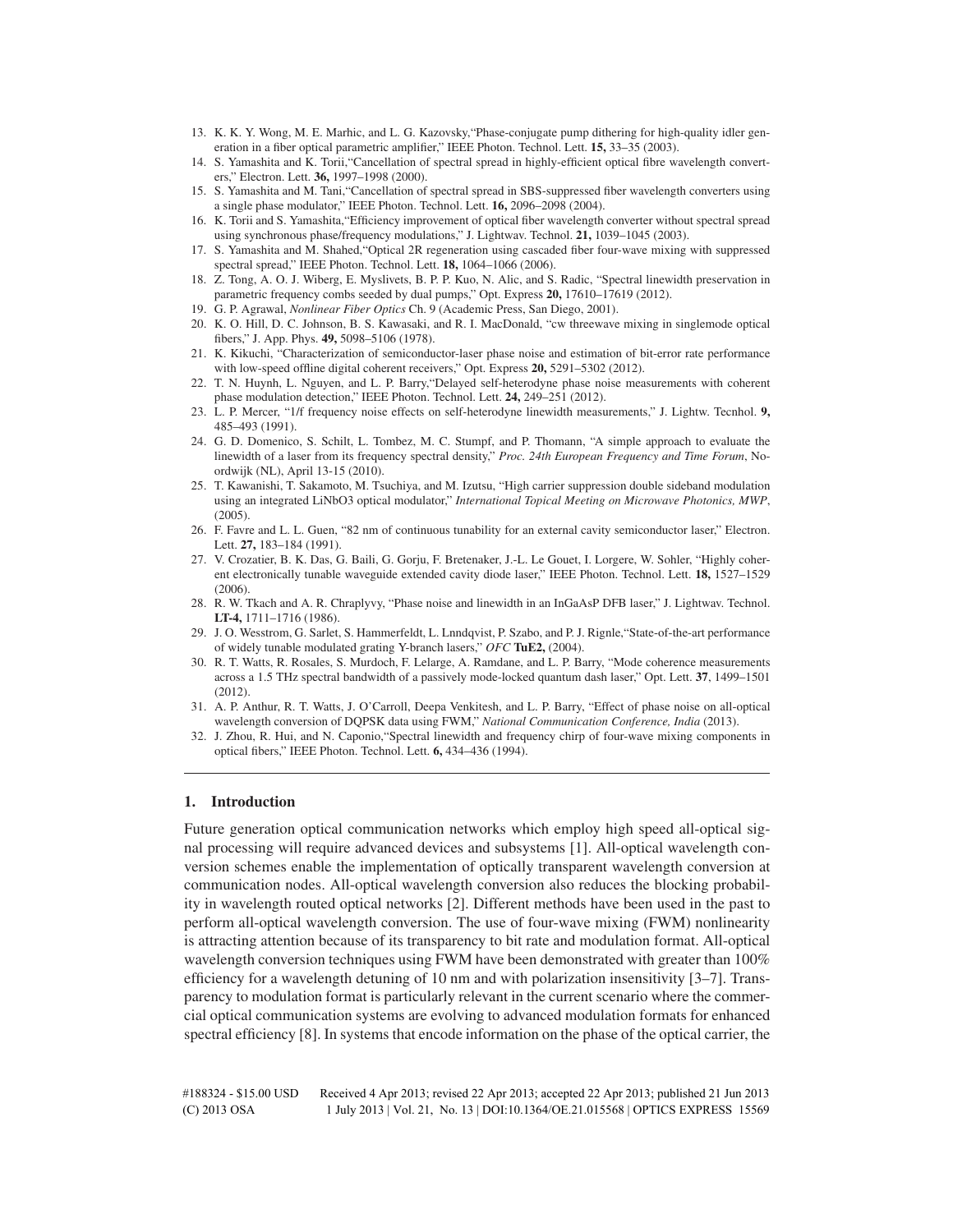phase noise of the laser is an important parameter that decides the signal quality. When employing FWM to carry out wavelength conversion of data in advanced modulation formats, it is vital to understand the transfer of phase noise from pump and signal to the converted wavelength in order to determine any system impairments caused by the wavelength conversion process.

It has been shown both theoretically and experimentally that FWM results in an increase in phase noise in the converted wavelength [9]. Several schemes have been suggested to prevent the increase in linewidth during FWM. One approach involves modulating the pump with binary phase shift keying [10, 11], while another approach is to dither the two pumps in opposite sign of phase [12–15]. In addition to these, synchronous phase modulation of the pump and signal is utilized in [16, 17]. All the above schemes indirectly rely on producing a specific phase shift between the mixing pumps. In a related work, it has been recently shown that the linewidth broadening during comb-generation can be prevented when the seed frequencies have correlated phase noise [18]. However, using injection-locking as a mechanism to correlate the phase noise of the two seed frequencies is difficult to implement in a practical system, as there is a finite wavelength locking range achievable between the master and slave lasers.

In this paper, we propose a dual correlated pumping scheme which ensures that the wavelength converted signal retains the phase noise of only the original data signal. The proposed scheme does not demand any stringent phase relationship between the pump and the signal, and does not require a pump with extremely low optical phase noise. The supporting mathematical theory is detailed, with the corresponding experimental results. We prove that the phase noise relationship between the mixing waves and the generated waves is independent of the type of phase noise (frequency dependent/independent). The experimental validation of the proposed scheme is presented using a coherent technique detailed in Section 2. All-optical wavelength conversion experiments are carried out with 10.7 GBaud DQPSK modulation, to understand the effect of this phase noise transfer on the system performance of the generated wavelengths. The dual correlated pumping scheme is compared with a single pumping scheme. We experimentally prove that there is no additional penalty due to wavelength conversion in the newly proposed scheme. The details of these experimental results are presented in Section 3.

#### **2. Phase noise due to four-wave mixing**

#### *2.1. Theory*

Four-wave mixing is a third-order nonlinear process where the mixing frequencies, pump  $(\omega_{pump})$  and the signal  $(\omega_{signal})$  generate two additional frequencies,  $\omega_{Stokes} = 2\omega_{pump} - \omega_{signal}$ and  $\omega_{anti-Stokes} = 2\omega_{signal} - \omega_{pump}$  in a partially-degenerate scheme given in Fig. 1(a). In the non-degenerate scheme given in Fig. 1(b,c), the mixing frequencies pump-1 ( $\omega_{pump-1}$ ), pump-2 (<sup>ω</sup>*pump*−2) and signal (<sup>ω</sup>*signal*) generate multiple additional frequency components. We consider two of them relevant to this study -  $\omega_{Stokes} = \omega_{pump-1} + \omega_{pump-2} - \omega_{signal}$  and  $\omega_{anti-Stokes} = \omega_{pump-2} + \omega_{signal} - \omega_{pump-1}$ . In the non-degenerate scheme, only the conjugates that are of interest to us (with respect to the phase noise/linewidth study) are studied and mentioned henceforth. The mixing frequencies are unevenly separated so that the generated frequencies are distinguishable from the pumps and the signal.

The spectral broadening of the generated wavelengths in FWM was first reported by K. O. Hill in [20] and later studied in detail in [9]. In those studies, the phase noise of the laser was quantified through its linewidth (∆ω). However, coherent techniques have enabled the direct measurement of the phase error variance  $(\sigma_{\Delta\theta}^2)$  [21, 22]. In addition to white noise, laser phase noise has a frequency dependent contribution that predominantly follows a  $1/f$  dependence [21–23]. When the contribution due to white noise is pre-dominant over  $1/f$  noise,  $\Delta \omega$  and  $\sigma_{\Delta\theta}^2$  follow a linear relation [9]. Thus the relation between the linewidths of the generated waves and the mixing waves are identical to those between their phase error variances. For the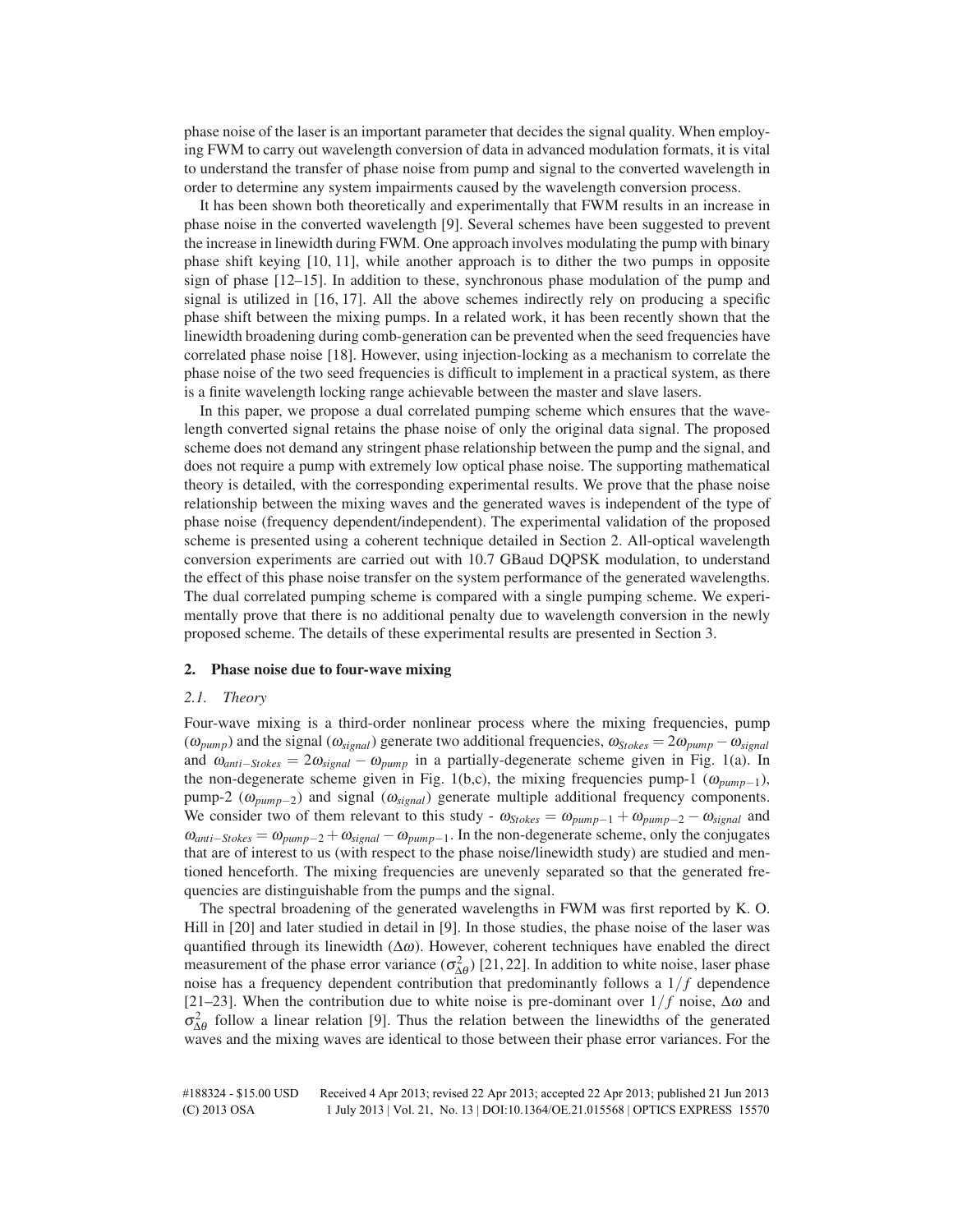

Fig. 1. Spectral representation of (a) Partially-degenerate scheme, (b) Non-degenerate scheme with the two pumps without correlated phase noise, (c) Non-degenerate scheme with the two pumps having correlated phase noise.

partially-degenerate case and where  $\omega_{signal} > \omega_{pump}$  (Fig. 1(a)), the linewidth of the generated wavelengths are related to those of the pump and signal as,

$$
\Delta \omega_{anti-Stokes} = 4\Delta \omega_{signal} + \Delta \omega_{pump},\tag{1}
$$

$$
\Delta \omega_{Stokes} = 4\Delta \omega_{pump} + \Delta \omega_{signal}.
$$
\n(2)

For the case when  $\omega_{signal} < \omega_{pump}$ , the above phase noise relations for the Stokes and the anti-Stokes frequencies are interchanged. In the case of non-degenerate FWM (Fig. 1(b)), the linewidth relation for the Stokes and anti-Stokes components is given as,

$$
\Delta\omega_{anti-Stokes/Stokes} = \Delta\omega_{signal} + \Delta\omega_{pump-1} + \Delta\omega_{pump-2}.
$$
\n(3)

When the two pumps in the non-degenerate scheme are correlated (Fig.  $1(c)$ ), we derive the following relation,

$$
\Delta \omega_{anti-Stokes} = \Delta \omega_{signal},\tag{4}
$$

$$
\Delta \omega_{Stokes} = 4\Delta \omega_{pump-1/2} + \Delta \omega_{signal}.\tag{5}
$$

It is observed from Eq. (4), that the anti-Stokes component retains the linewidth and hence, the phase noise of the signal. As mentioned earlier, these relations are true for phase noise and linewidth in the case where the white noise is dominant over the  $1/f$  noise. When the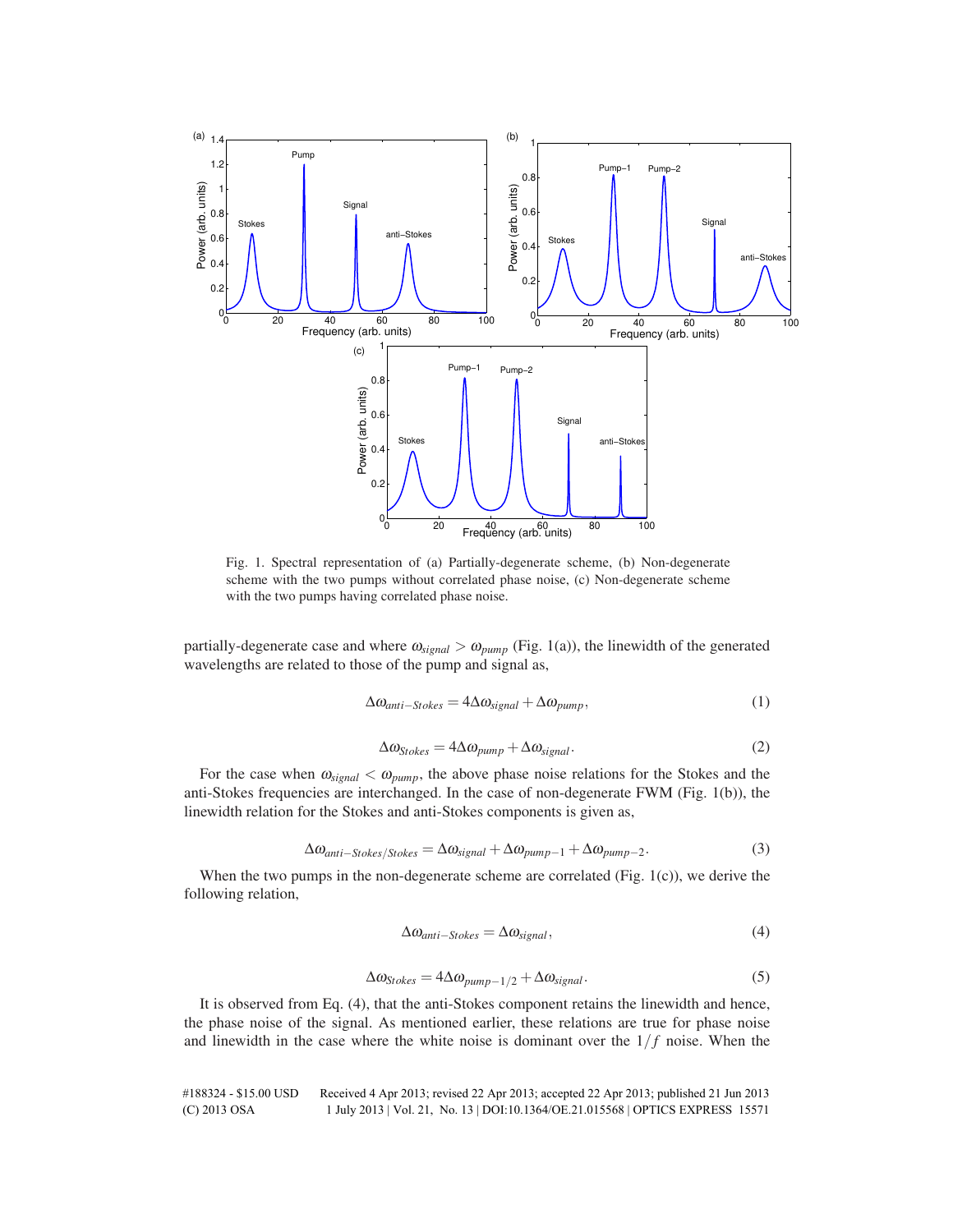$1/f$  noise is dominant, the relationship between the phase error variance and the linewidth is quadratic [24]. The corresponding linewidth relationships are derived in Appendix A. It must be noted that the relations discussed in this section are true for FWM in any nonlinear medium. The following section describes the experimental setup used to verify the proposed scheme of phase-noise retention using a dual correlated pumping scheme.

# *2.2. Experimental setup*

The schematic of the experimental setup used to measure the power spectral density of the FM noise of the different components due to FWM is shown in Fig. 2. For the partially-degenerate scheme, light from two laser sources (Laser-1 and Laser-2) is combined using a 3 dB coupler and passed through an isolator (ISO) and semiconductor optical amplifier (SOA), where the two frequencies undergo partially-degenerate FWM. For the non-degenerate scheme with correlated pumps, light from two lasers (Laser-1 and Laser-2) are combined using a 3-dB coupler, passed through an optical isolator (ISO) and mixed in an SOA, where the three frequencies undergo non-degenerate FWM. A carrier suppressed amplitude modulation of Laser-1 at 25 GHz is used to generate correlated pumps with a frequency separation of 50 GHz [25]. The filtering stage (Filter) consists of two optical band-pass filters with bandwidths of 30 GHz and two EDFAs to overcome filtering losses. The 90/10 coupler splits the light, where 90 percent is given to the linewidth measurement system and 10 percent is used for monitoring the spectrum with an optical spectrum analyzer (OSA). The linewidth measurement set-up consists of delayed selfheterodyne section and a real time oscilloscope used for coherent off-line signal processing of down-converted optical signal, as detailed in [22].



Fig. 2. Schematic of the experimental setup for linewidth measurement of four-wave mixing components, for different schemes. (Blue dashed) Non-degenerate scheme with correlated pumps.

#### *2.3. Results and Discussions*

The Stokes and the anti-Stokes frequencies are filtered and their linewidths are measured for the partially-degenerate scheme using the self-heterodyne phase-modulation detection technique detailed in [22]. This experiment is repeated for different values of linewidths of the signal. The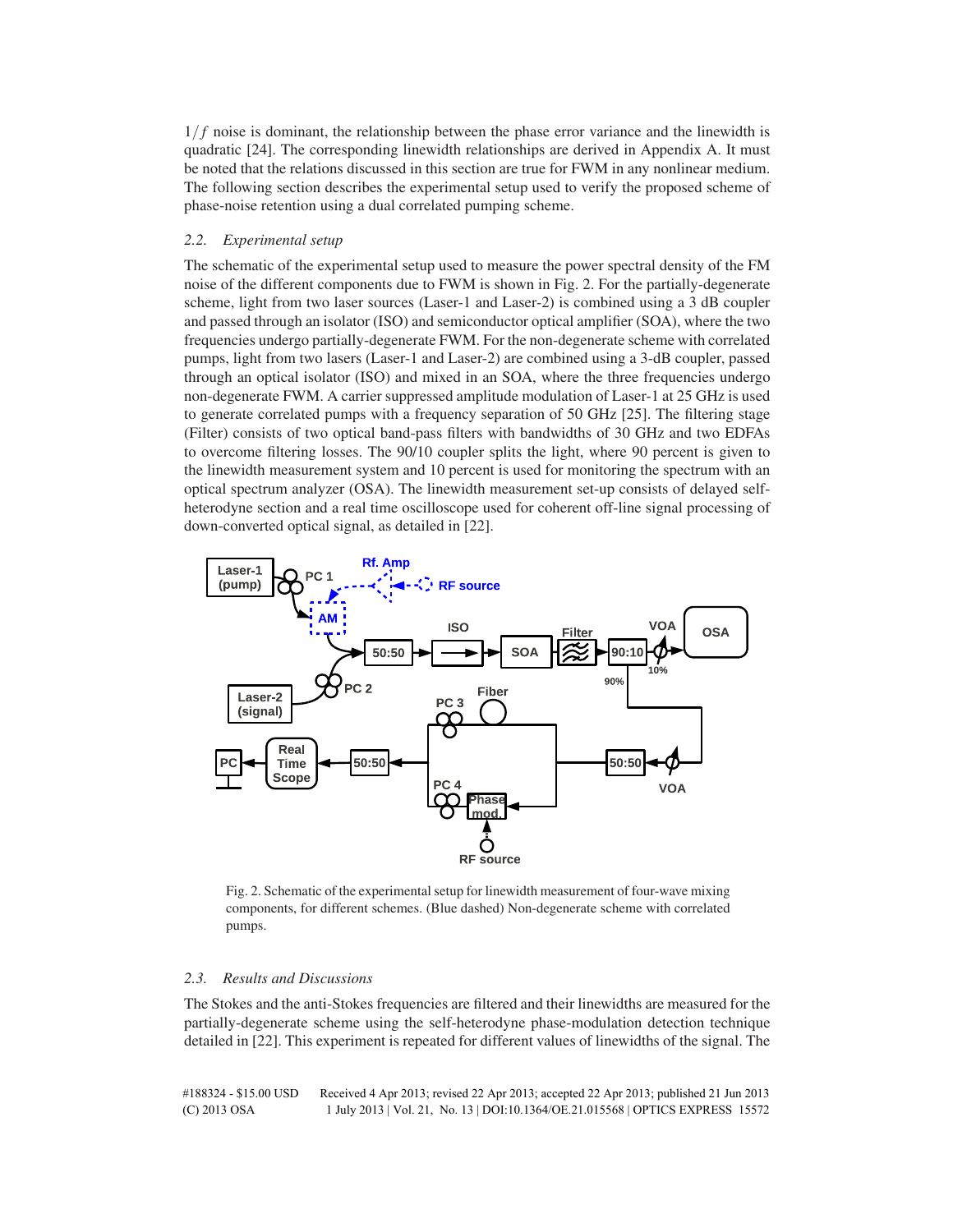linewidth of the signal (external cavity laser (ECL)) can be modified by changing the operating power of the laser [26]. The measured linewidths for the Stokes and the anti-Stokes component for different values of linewidths of the signal, for the partially-degenerate scheme are shown in Fig. 3(a). The signal linewidth is varied from 15 kHz to 80 kHz while that of the pump (extended cavity semiconductor laser (ECSL)) is kept constant at approximately 30 kHz [27]. The Stokes linewidth is found to vary from approximately 120 kHz to 165 kHz, and that of anti-Stokes is found to vary from approximately 70 kHz to 325 kHz. The solid line in this figure shows the expected linewidth values for the Stokes and antiStokes components calculated using Eq. (1) and Eq. (2). It is observed from Fig. 3(a) that the experimentally measured linewidth values closely follow the theoretical predictions.

Figure 3(b) represents power spectral density (PSD) of the FM noise of different FWM components for the partially-degenerate scheme. The phase error variance relations corresponding to the linewidth relations detailed in Eq. (1) and Eq. (2) are used to obtain the expected PSD of the FM noise, shown as solid lines in Fig. 3(b). The PSD of the FM noise gives the PSD of instantaneous frequency fluctuations  $[21, 22]$ . Hence, it completely describes the  $1/f$  noise and white noise contributions to the phase noise. It is observed from Fig. 3(b) that, the FWM phase noise relationship is satisfied at all the frequencies, implying that the phase error variance relationship (which is same as the linewidth relationship given in Eq. (1) and Eq. (2)) is true for white noise and  $1/f$  phase noise. Although it is not shown here, we also verified through independent experiments that this phase noise relationship is independent of the separation between the mixing frequencies and amplified spontaneous emission of the SOA.



Fig. 3. (a) Linewidth measurement results of FWM components for partially-degenerate scheme, where the linewidth of the signal is varied by changing its power, (b) Power spectral density (PSD) of the FM noise of different four-wave mixing components, at low frequency  $(1/f \text{ noise})$  region (average signal power of -2 dBm).

The linewidth and FM noise characteristics of the two pumps (pump-1 and pump-2), signal, Stokes and anti-Stokes components are now measured for the dual correlated pumping scheme. The linewidth and FM noise characteristics of pump-1 and pump-2 (here, this is a modulated grating Y-branch laser (MGY)) shown in Fig. 4 are found to be identical since they are derived from the same laser source using the carrier suppressed amplitude modulation scheme. The linewidth measured for the different FWM components for different values of linewidths of the signal, in the dual correlated pumping scheme, are shown in Fig. 4(a). The signal (here, a distributed feedback laser (DFB) [28]) linewidth is varied from 350 kHz to 690 kHz while that of the correlated pumps (pump-1 and pump-2 in Fig. 4) are approximately 8 MHz. The anti-Stokes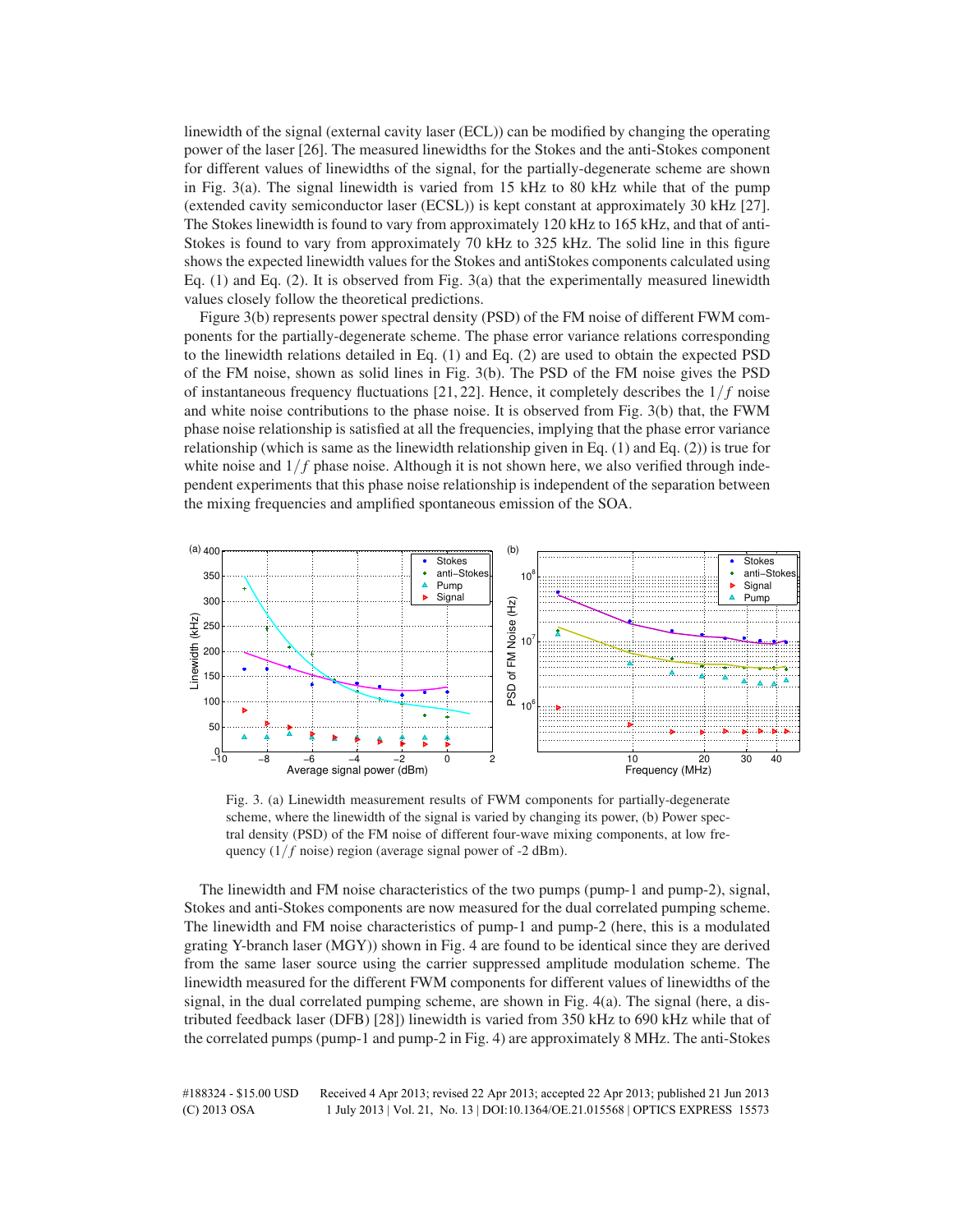

Fig. 4. (a) Linewidth measured for the pumps and signal for a non-degenerate FWM scheme with correlated pumps having linewidth of 8 MHz. The signal linewidth is varied from 350 kHz to 690 kHz, (b) Power spectral density (PSD) of the FM noise of different four-wave mixing components for dual correlated pumping scheme (average signal power of -9.5 dBm).

linewidth remains at the same value of the signal linewidth in each case for the correlated dual pump case, but the linewidth of the Stokes is found to vary from 36 MHz to 40 MHz. The expected results obtained using Eq. (4) and Eq. (5) are shown as solid lines. It is observed that the linewidth of the anti-Stokes component is identical to that of the signal, while that of the Stokes is larger than the signal, as predicted by Eq. (4) and Eq. (5) respectively. Figure 4(b) shows the corresponding PSD of the FM noise of different FWM components, for the dual correlated pumping scheme. It can be observed in Fig. 4(b) that the anti-Stokes component retains the phase noise of the signal, at all frequencies. Thus, it is experimentally verified that, in the dual correlated pumping scheme, the phase noise of the anti-Stokes component is independent of the phase noise of the pump. The impact of this result is further explored by performing all-optical wavelength conversion using FWM in an SOA on a 10.7 GBaud DQPSK data signal, with the suggested scheme.

# **3. All-optical wavelength conversion studies**

All-optical wavelength conversion of 10.7 GBaud DQPSK data using FWM in SOA is carried out to understand the effect of the phase noise transfer during wavelength conversion for different FWM schemes and to show how this phase noise transfer affects the system performance. The partially degenerate pumping scheme is initially tested using pump lasers with different phase noise values. The pump with the largest phase noise is further used for generating correlated pumps to demonstrate the effectiveness of the proposed dual correlated pumping scheme.

# *3.1. Experimental setup*

The experimental setup in Fig. 5 is used for all-optical wavelength conversion studies of 10.7 GBaud data using FWM. Light from two laser sources, Laser-1 and Laser-2, is combined using a 3 dB coupler and passed through an isolator (ISO) before it undergoes FWM in the SOA. Laser-2 is modulated using an IQ modulator to generate 10.7 GBaud DQPSK data. Data-1 and Data-2 from the signal generator are delayed using a coaxial RF delay line to de-correlate the data signals before applying them to the IQ modulator, which is appropriately biased. The operating conditions of the SOA are optimized to obtain 100 percent conversion efficiency (ratio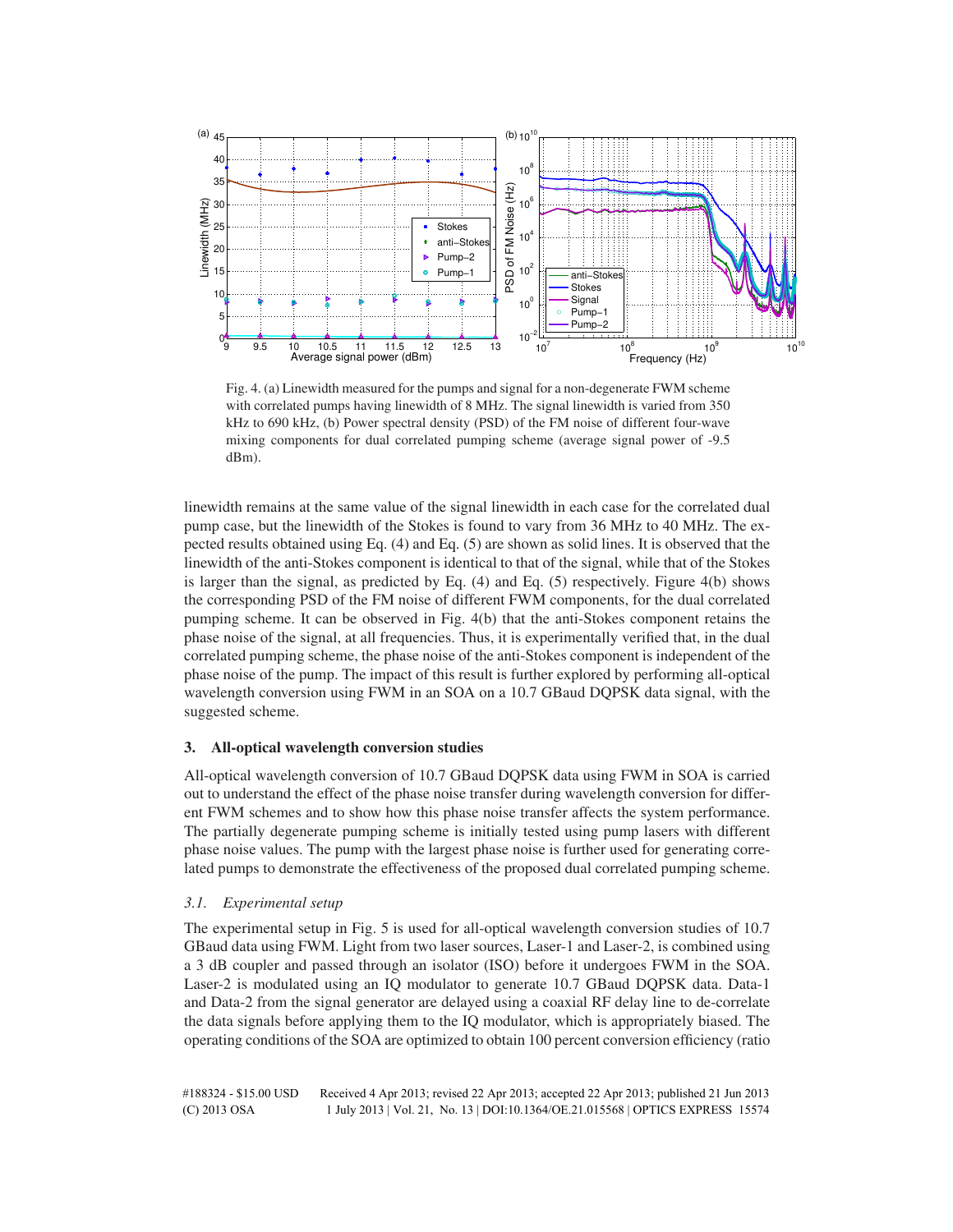

Fig. 5. Schematic of the experimental setup to measure BER as a function of received power. The portion of the setup in dashed blue is used for non-degenerate scheme, and correlated pumps. PD - Photodetector, SQA - Signal Quality Analyzer, DCA - Digital Communications Analyzer.

of output conjugate power and input signal power) for wavelength conversion [7]. The filtering stage consists of two optical band-pass filters with bandwidths of 30 GHz and two EDFAs. The filtered FWM component is passed to a 90/10 coupler, with 10 percent of the signal power used to observe the filtered spectrum in an OSA and the 90 percent of the signal power passed to the receiver stage. The receiver stage consists of two amplifiers (EDFA-1 and EDFA-2) and two filters (TF-1 and TF-2). The filters are used for removing out-of-band ASE. The variable optical attenuator (VOA) is used for changing the received power and hence the OSNR. The output of TF-2 is demodulated using a delay line interferometer (DLI) and the DLI output is fed to the signal quality analyzer (SQA) to determine the bit error rate (BER) of the received signal. For implementing the dual correlated scheme, the correlated pumps with a frequency separation of 50 GHz are generated using carrier suppressed amplitude modulation of Laser - 1, at 25 GHz. The frequency separation between the correlated pumps and the signal is adjusted such that the generated Stokes and anti-Stokes components are distinguishable from the pumps and the signal. Figure 6 shows the input spectrum (dotted line) before FWM and the spectrum at the ouptut of SOA (continuous line).

Figure 6 clearly indicates the generation of additional frequency components due to FWM in the SOA. The Stokes wavelength with the larger phase noise and the anti-Stokes output which is expected to retain the phase noise of the signal are indicated in this diagram.

#### *3.2. Results and discussion*

The measured BER values for different received powers of the signal (measured back-to-back), Stokes and the anti-Stokes components for the partially-degenerate FWM scheme are given in Fig. 7. I and Q channels are demodulated one at a time and since the BER is verified to be identical for both the I and Q channels, the results presented here are those corresponding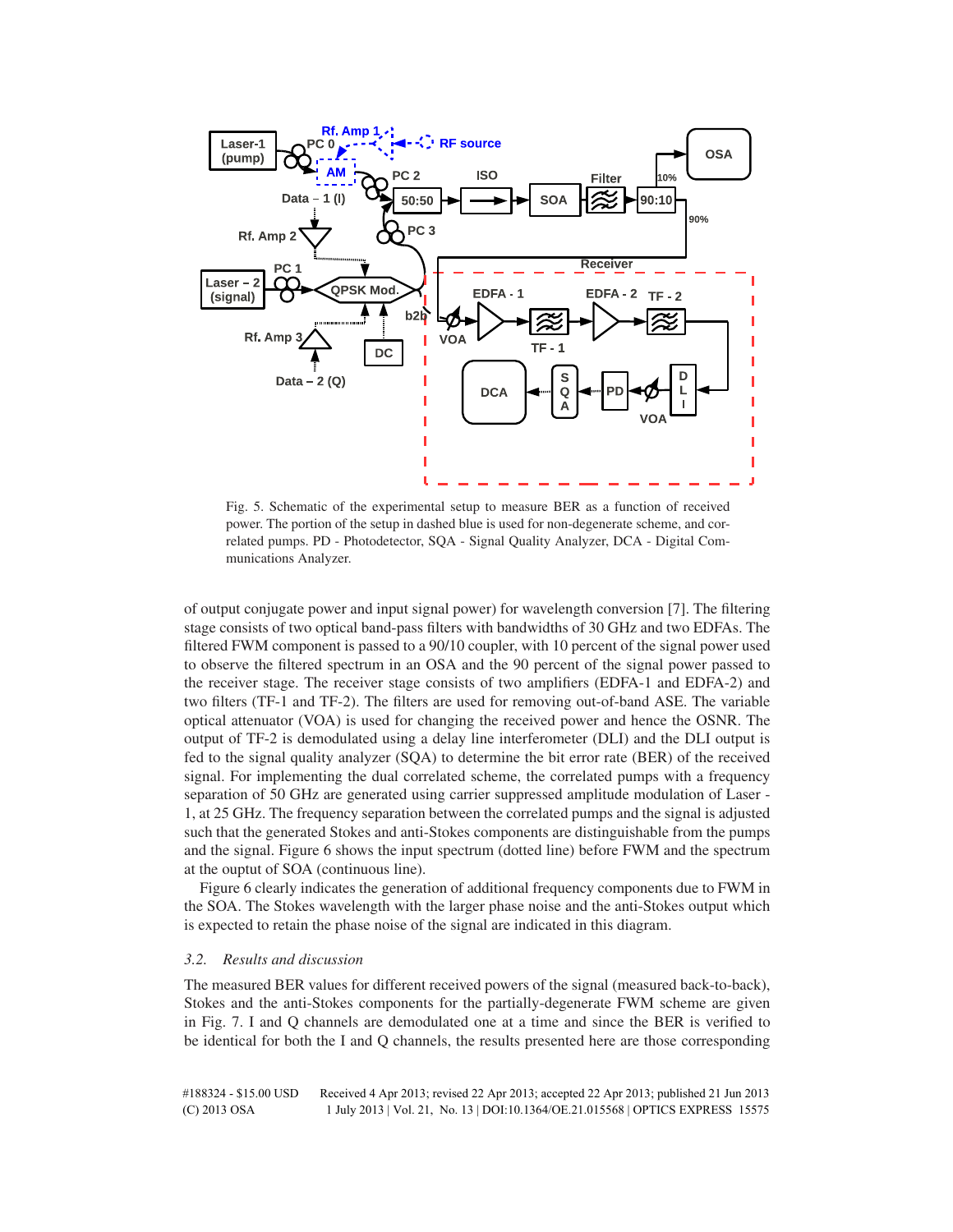

Fig. 6. Spectra at the input (dotted line) and output (continuous line) of SOA, when correlated pumps are used.

to one of the channels. The laser (Laser-2) used to generate the DQPSK signal is a DFB laser with a linewidth of approximately 700 kHz. This experiment is carried out using pump lasers of different linewidths, with  $\omega_{signal} > \omega_{pump}$  in all the cases. The pump used in the first experiment is an ECSL (linewidth of 60 kHz), and that in the second experiment is a wavelength-tunable MGY (linewidth of  $\sim$  5 MHz) [29]. The linewidth of the MGY laser is observed to change with wavelength as different current values are applied to the different laser sections to change the wavelength of operation. To increase the linewidth, the MGY laser is tuned from ITU-T grid Channel 40 (5 MHz linewidth) to Channel 38 (8 MHz linewidth). When the linewidth of the pump is increased a penalty is observed for the Stokes component as expected. It is also observed that the pump with a larger phase noise results in an error floor for the Stokes component. The error floor increases from 1e-6 to 1e-5 when the pump linewidth is changed from 5 MHz to 8 MHz, whereas error-free performance (BER lower than 1e-9) is obtained when pump with a linewidth of 60 kHz is used.

The dual correlated pumping scheme is tested next with the tunable MGY laser operated at a linewidth of 8 MHz employed as the pump laser. The signal at the input, the signal through SOA, Stokes and the anti-Stokes component are filtered independently and their BER characteristics are shown as a function of received power in Fig. 8. It is observed that the BER of the anti-Stokes component is identical to that of the signal. The BER corresponding to the Stokes component is found to result in an error floor of approximately 1e-4. These BER results are as expected from the phase noise transfer as outlined by the theoretical predictions of Eq. (4) and Eq. (5) in section 2. Thus, it is experimentally verified that in this proposed FWM scheme using dual correlated pumps, the phase noise from the pump is not transferred to the generated wavelength, irrespective of the type of phase noise (frequency dependent/independent), and the wavelength conversion can be undertaken without a performance degradation.

Ensuring that the wavelength converted signal retains the phase noise of the original data signal is an important aspect in an optical network that employs coherent transmission for enhanced spectral efficiency, because it gives the freedom to choose the "local" pump laser with an arbitrary phase noise. It also prevents accumulation of phase noise when data is transferred through the nodes of an optical network where multiple optical wavelength conversions may be required to avoid contention. In addition, in practical optical-wavelength conversion experiments, stimulated Brillouin scattering (SBS) is one of the impeding factors that prevents power scaling in FWM. The linewidth of the pump lasers are typically broadened to increase the SBS threshold [19], however this would significantly degrade system performance if standard FWM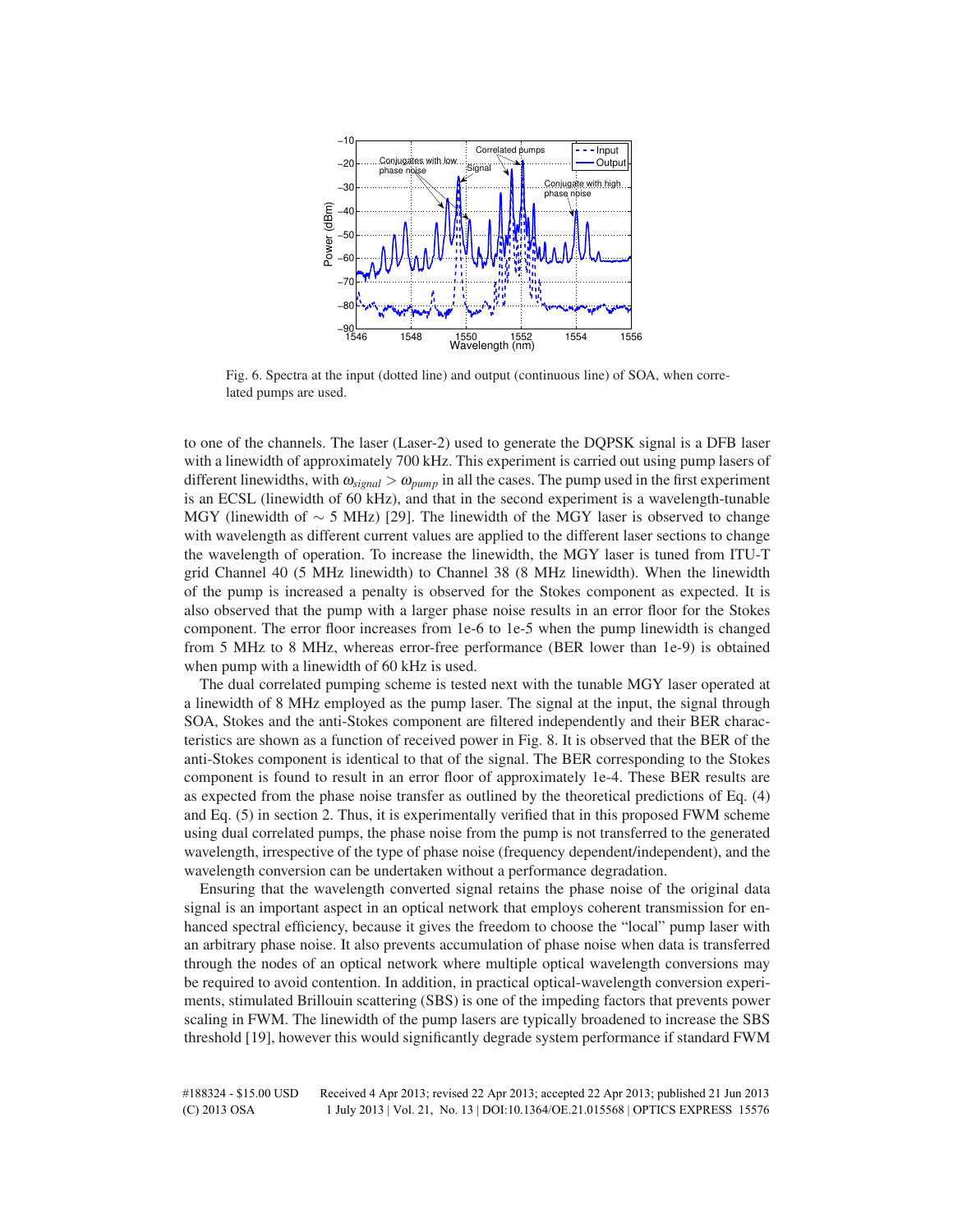

Fig. 7. BER as a function of received power for DQPSK data format using DFB laser as signal (having linewidth of approximately 700 kHz) and ECSL or MGY laser as pump. MGY laser used for this experiment is operated at a linewidth of 5 MHz (Ch - 40) and 8 MHz (Ch - 38). Eye diagrams at certain BER values are included in the figure.



Fig. 8. BER as a function of received power in the non-degenerate FWM scheme using dual correlated pumps (each of linewidth 8 MHz) and signal (700 kHz linewidth). Eye diagrams at certain BER values are included in the figure.

techniques are employed in conjunction with advanced modulation format transmission. In the proposed scheme, the pump with the broadened linewidth does not lead to a degradation of signal quality in the wavelength converted signal. The experimental technique demonstrated in this paper is just one method to generate two pumps with correlated phase noise. For example, any two wavelengths from an optical frequency comb with a large spectral bandwidth, as outlined in [30], can be used with a programmable optical bandpass filter to obtain the two pumps with correlated phase noise, and a wide wavelength conversion range can be achieved by selecting different pairs of modes using the programmable optical bandpass filter.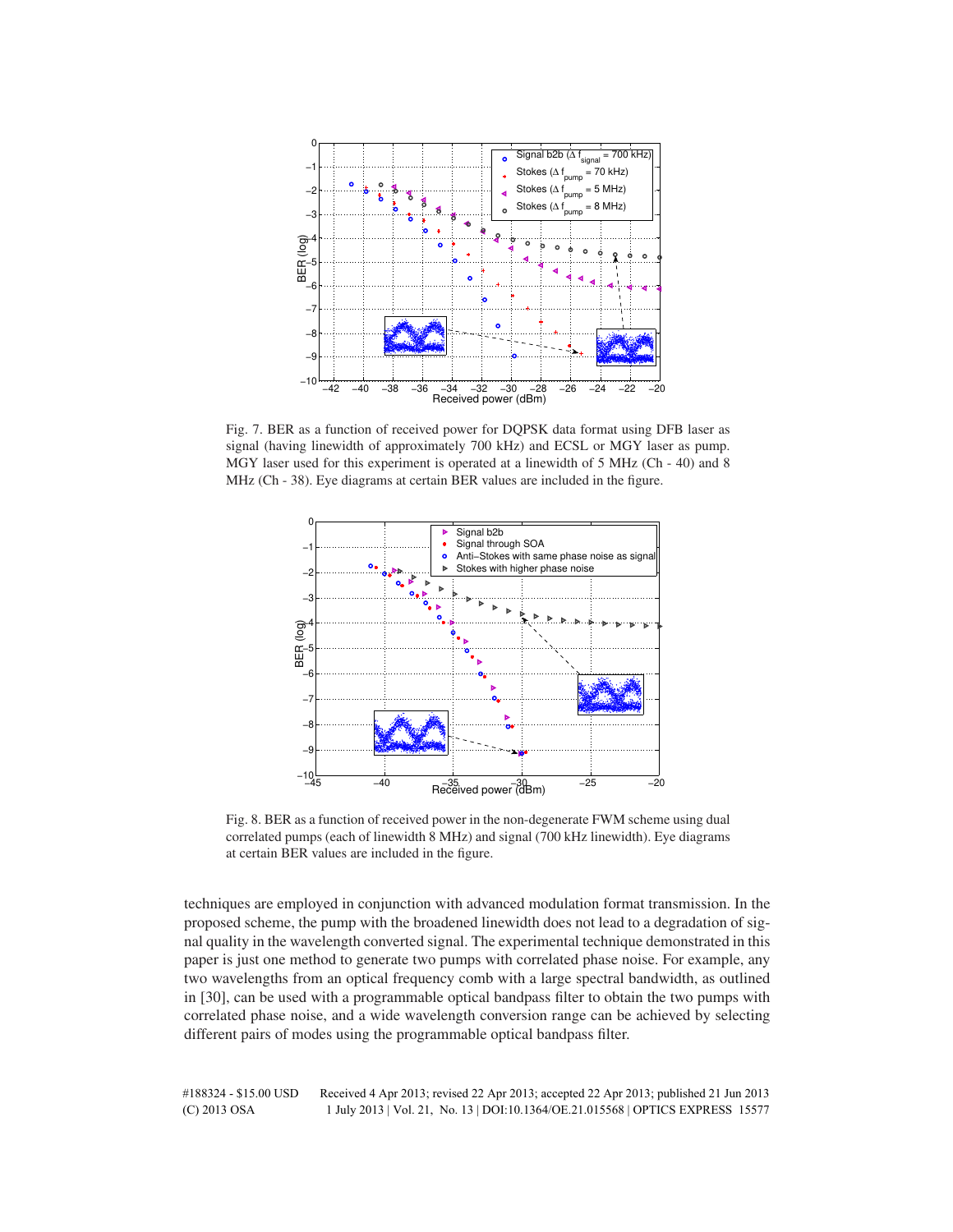# **4. Conclusion**

Phase noise transfer from the mixing frequencies to the generated frequencies is studied for different FWM schemes. The phase noise of the generated frequencies is typically larger than that of the mixing frequencies. We propose and experimentally demonstrate a dual correlated pumping scheme, where the phase noise of the converted wavelength is identical to that of the signal and is independent of the phase noise of the pump. All-optical wavelength conversion of 10.7 GBaud DQPSK signal is carried out and the effectiveness of the new scheme is demonstrated. This result could prove to be invaluable if all-optical wavelength conversion is to be deployed in commercial communication systems that use advanced modulation formats.

#### **5. Appendix A**

The spectral representations for the partially degenerate and the non-degenerate FWM schemes are shown in Fig. 1(a) and Fig. 1(b,c) respectively. The linewidth relationship for the partially degenerate scheme is derived from first principles in [9, 31] and that for the non-degenerate scheme is given in [32]. Here we derive the linewidth relationship of the anti-Stokes and the Stokes components for the non-degenerate FWM scheme when the two pumps have correlated phase noise.

Consider the non-degenerate scheme represented in Fig. 1(c), where the signal and the two pumps have an unequal frequency separation between them. The absolute phase,  $\theta$ , of the different FWM components are related as,

$$
\theta_{anti-Stokes} = \theta_{signal} + \theta_{pump-2} - \theta_{pump-1},
$$
\n(6)

$$
\theta_{Stokes} = \theta_{pump-1} + \theta_{pump-2} - \theta_{signal}.
$$
\n(7)

When the two pump sources have correlated phase noise, then the phase relationship between them is given by,

$$
\theta_{pump-2} = \theta_{pump-1} + \theta_0,\tag{8}
$$

where  $\theta_0$  is an arbitrary constant that represents the phase offset between the two pumps. The fluctuation in phase ( $\Delta\theta$ ) is a random variable whose variance (defined as the phase error variance,  $\sigma_{\Delta\theta}^2$ ) is used for quantifying the phase noise [21].

Following the methodology in [9, 31] and [32], and using the general relationship for phase error variance, it can be shown that,

$$
\sigma_{\Delta\theta\mathrm{-\textit{Stokes}}}^2 = \sigma_{\Delta\theta\mathrm{-\textit{signal}}}^2 + \sigma_{\Delta\theta\mathrm{-\textit{pump}-2}}^2 + \sigma_{\Delta\theta\mathrm{-\textit{pump}-1}}^2 - 2Cov(\Delta\theta_{signal},\Delta\theta_{pump-1})
$$

$$
-2\text{Cov}(\Delta\theta_{signal}, \Delta\theta_{pump-2}) + 2\text{Cov}(\Delta\theta_{pump-2}, \Delta\theta_{pump-1}),
$$
\n(9)

where  $Cov(x, y)$  represents the covariance of two random variables, x and y. When the phase noise of the pump and the signal is un-correlated,

$$
Cov(\Delta \theta_{signal}, \Delta \theta_{pump-1}) = Cov(\Delta \theta_{signal}, \Delta \theta_{pump-2}) = 0,
$$
\n(10)

and when the phase noise of the two pumps are correlated,

$$
Cov(\Delta\theta_{pump-2}, \Delta\theta_{pump-1}) = \sigma_{\Delta\theta-pump-2}^2 = \sigma_{\Delta\theta-pump-1}^2.
$$
 (11)